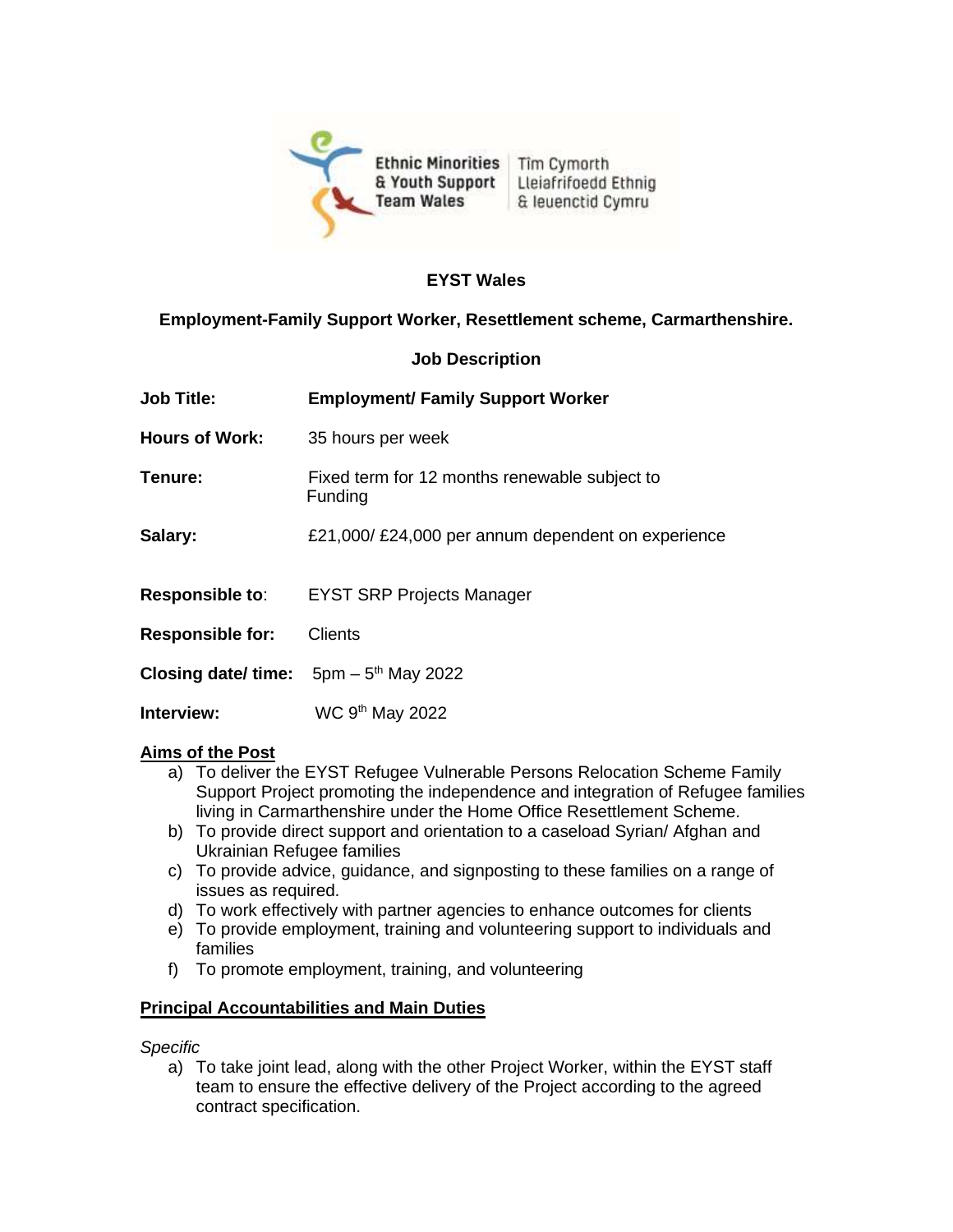- b) To work directly with Refugee families with the primary aim of promoting their independence, through providing practical orientation and support to ensure their smooth integration within Carmarthenshire
- c) To collect refugee families from UK airport, and accompany them to their allocated home in Carmarthenshire if need be
- d) To liaise closely with housing providers, schools, health services and benefits agencies, to ensure Refugee families are safely housed, educated, and their financial and health needs taken care of.
- e) To provide advice, guidance, signposting and referrals on a range of issues from education and health to social services, employment and welfare benefits.
- f) To manage and support caseload, providing them with weekly support sessions, tapering to fortnightly, and liaising with a range of external agencies as required. .
- g) To support Refugee families and their children as appropriate, undertaking home visits as necessary.
- h) To actively engage with key agencies such as the Housing Department, Job Centre, Social Services, Schools, etc and act as a key worker and/or interpreter as required.
- i) To accompany clients to appointments in Job Centre, and other agencies and ensure that public bodies fulfil their duties in terms of providing support/ interpretation to clients as and when needed.
- j) To maintain active partnerships and communication with other agencies to ensure effective cross-referral and effective pooling of resources as appropriate to give best possible service to the client group.
- k) To liaise with key agencies and attend network events as appropriate in order to facilitate integration into mainstream provision.

### *General*

- l) To ensure regular reporting and updates to partners and within EYST as required.
- m) To ensure the collection, entry and return of information as required for monitoring and evaluation
- n) To take part in training courses, staff meetings and regular supervision
- o) To work within relevant health and safety legislation
- p) To ensure that the project promotes and reflects equality of opportunity at all levels
- q) To ensure that EYST Safeguarding and all other relevant policies are implemented
- r) To uphold the confidentiality of information of clients
- s) To work with the EYST Director and Management Committee to set and maintain a culture of high professional standards and to deliver best value services
- t) To carry out any other duties that may from time to time be required

# **Person Specification**

- 1. A minimum of one years' experience of working with refugees and asylumseekers
- 2. Experience of working with BME communities and community development.
- 3. Experience of working in partnership with statutory and voluntary organisations, and knowledge of local provision.
- 4. Experience of supporting refugees into employment, training, and volunteering